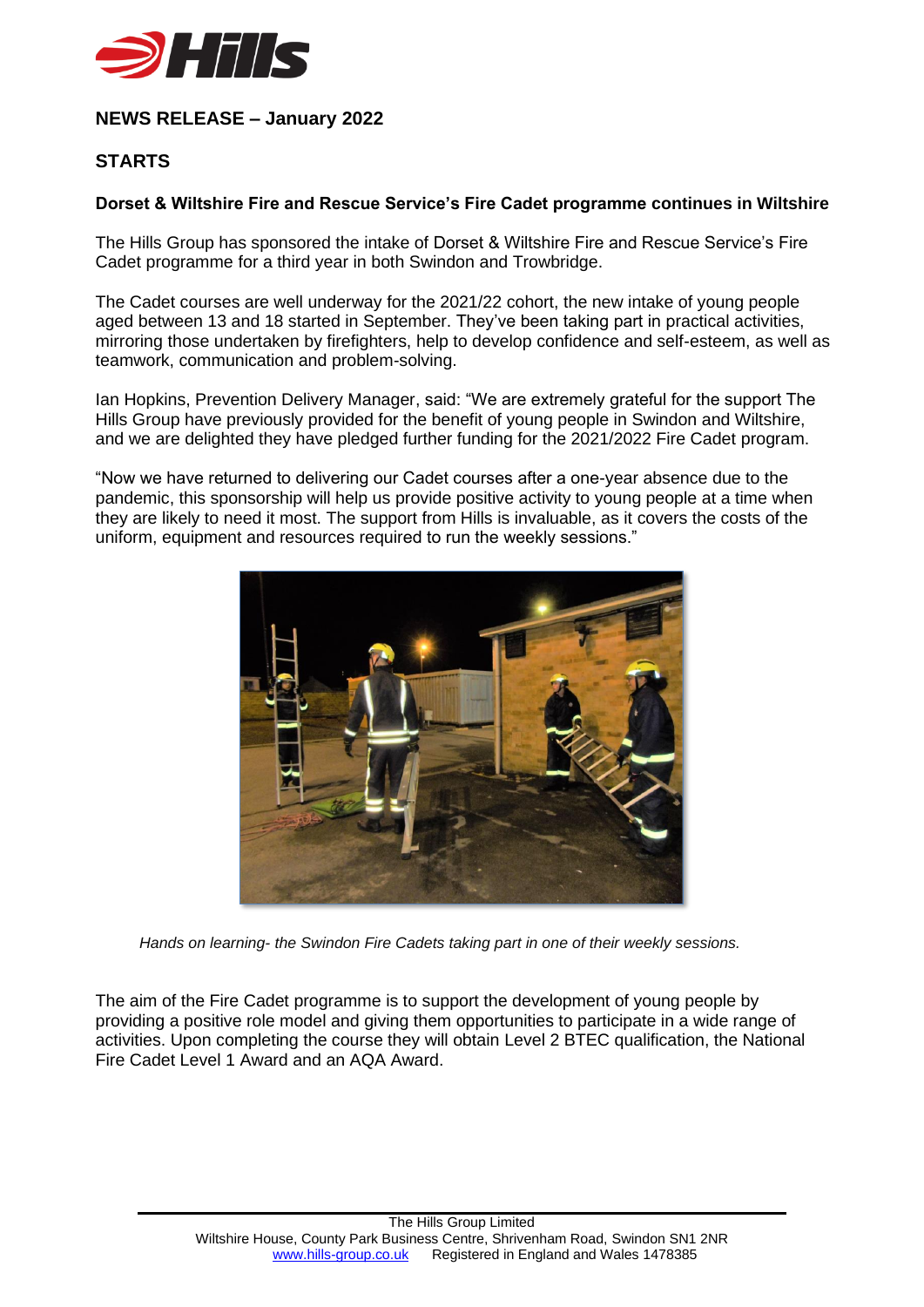



*The Swindon Fire Cadets at the Swindon fire station.*

## **Notes to editors:**

Young people between the ages of 12 and 18 can apply to take part in this rewarding training scheme, which not only gives them the chance to learn new personal and social skills, but also obtain qualifications.

The programme is linked to the National Fire Cadet model, and is delivered by firefighters and Fire and Rescue Service staff. Each course lasts for 38 weeks within the academic year, starting in September.

Fire Cadets is designed to challenge and develop the participants by getting them to:

- Work co-operatively within a team environment
- Gain self-esteem and self-confidence and improve communication skills
- Adopt a new set of personal values
- Understand the importance of safety issues and the consequences of anti-social behaviour
- See the advantages of improving their learning and performance

Established in 1900 The Hills Group Limited is a privately owned family company with a broad and successful portfolio of business activities which include recycling and waste management; quarrying of aggregates and production of ready-mixed concrete; and building new homes. It is a dynamic regional business which, while centred on Wiltshire, has stretched its boundaries into neighbouring areas. The Group has a turnover of £101 million and employs 660 people at 28 sites. [www.hills-group.co.uk](http://www.hills-group.co.uk/)

**Media contact:** Monique Hayes, Group communications manager, The Hills Group Limited

Tel: 01793 714978 [monique.hayes@hills-group.co.uk](mailto:monique.hayes@hills-group.co.uk)

@HillsGroup Hills Group